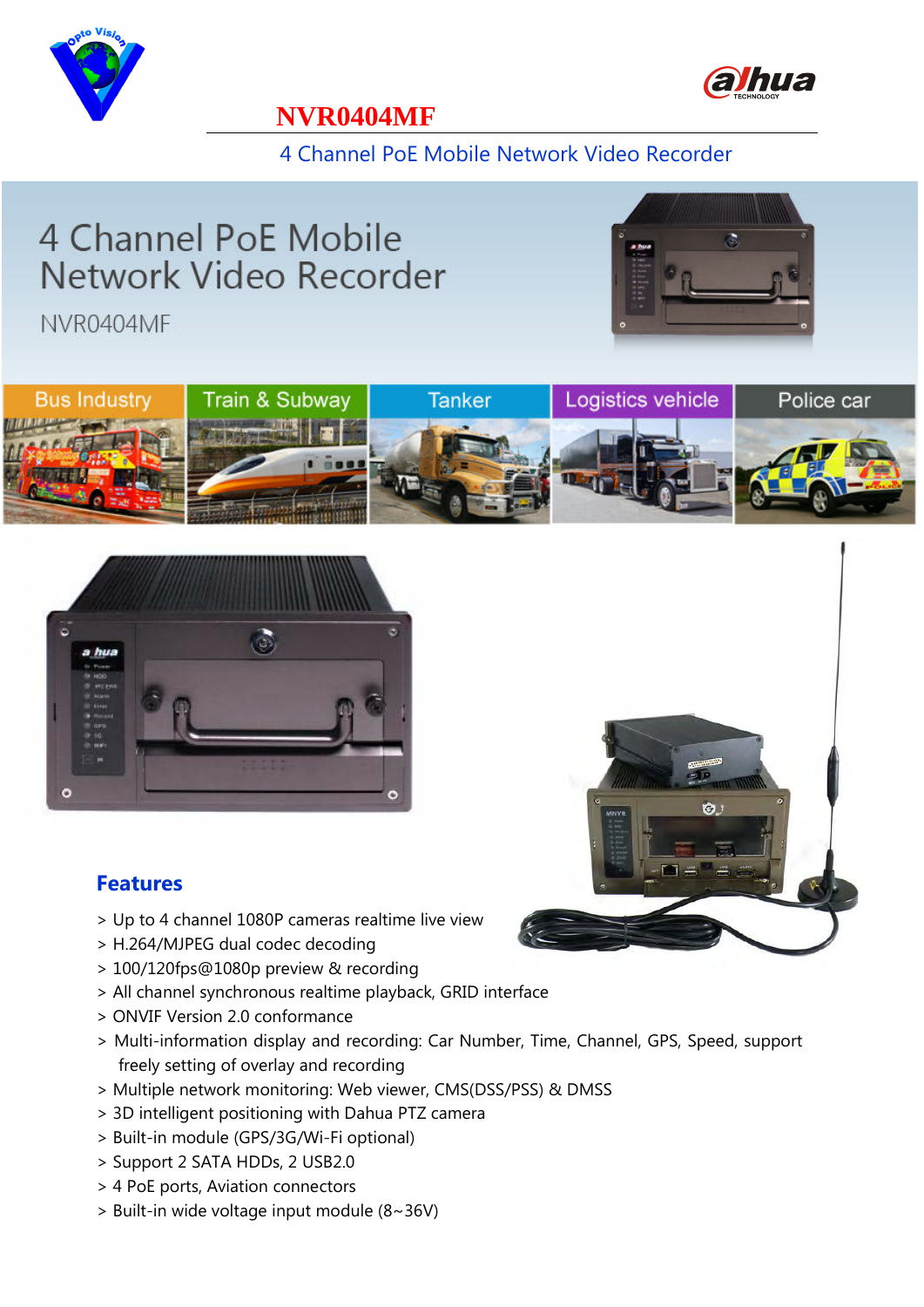

## **NVR0404MF**

## **Technical Specifications**

| <b>Model</b>            | NVR0404MF                                                            |
|-------------------------|----------------------------------------------------------------------|
| System                  |                                                                      |
| Main Processor          | Dual-core embedded processor                                         |
| Operating System        | Embedded LINUX                                                       |
| <b>Video</b>            |                                                                      |
| IP Camera Input         | 4 channel                                                            |
| Standard                | <b>NTSC, PAL</b>                                                     |
| Audio                   |                                                                      |
| Input                   | 4 channel                                                            |
| Output                  | 1 channel                                                            |
| Two-way Talk            | $\vert$ 1 channel Input, 1 channel Output (aviation connector)       |
| Display                 |                                                                      |
| Interface               | 1 VGA, 2 TV                                                          |
| Resolution              | 1920×1080, 1280×1024, 1280×720, 1024×768                             |
| Display Split           | 1/4                                                                  |
| OSD                     | Camera title, Time, Video loss, Camera lock, Motion detection,       |
|                         | Recording                                                            |
| Recording               |                                                                      |
| Compression             | H.264 / MJPEG                                                        |
| Resolution              | 1080P(1920×1080) / 720P(1280×720) / D1 (704×576/704×480)             |
| Record Rate             | 100/120fps@1080P                                                     |
| <b>Bit Rate</b>         | $48 \sim 8192$ kbps                                                  |
| Record Mode             | Manual, Schedule(Regular(Continuous), MD, Alarm), Stop               |
| Record Interval         | 1~120 min (default: 60 min), Pre-record: 1~30 sec, Post-record:      |
|                         | ∥10~300 sec                                                          |
| Video Detection & Alarm |                                                                      |
| Trigger Events          | Recording, PTZ, Tour, Alarm, Video Push, Email, FTP, Buzzer &        |
|                         | Screen tips                                                          |
| Video Detection         | Motion Detection, MD Zones: 396(22×18), Video Loss & Camera          |
|                         | Blank                                                                |
| Alarm Input             | 8 channel                                                            |
| Relay Output            | 3 channel                                                            |
| Playback & Backup       |                                                                      |
| Sync Playback           | 1/4                                                                  |
| Search Mode             | Time/Date, Alarm, MD & Exact search (accurate to second), Smart      |
|                         | search                                                               |
| Playback Function       | Play, Pause, Stop, Rewind, Fast play, Slow play, Next file, Previous |